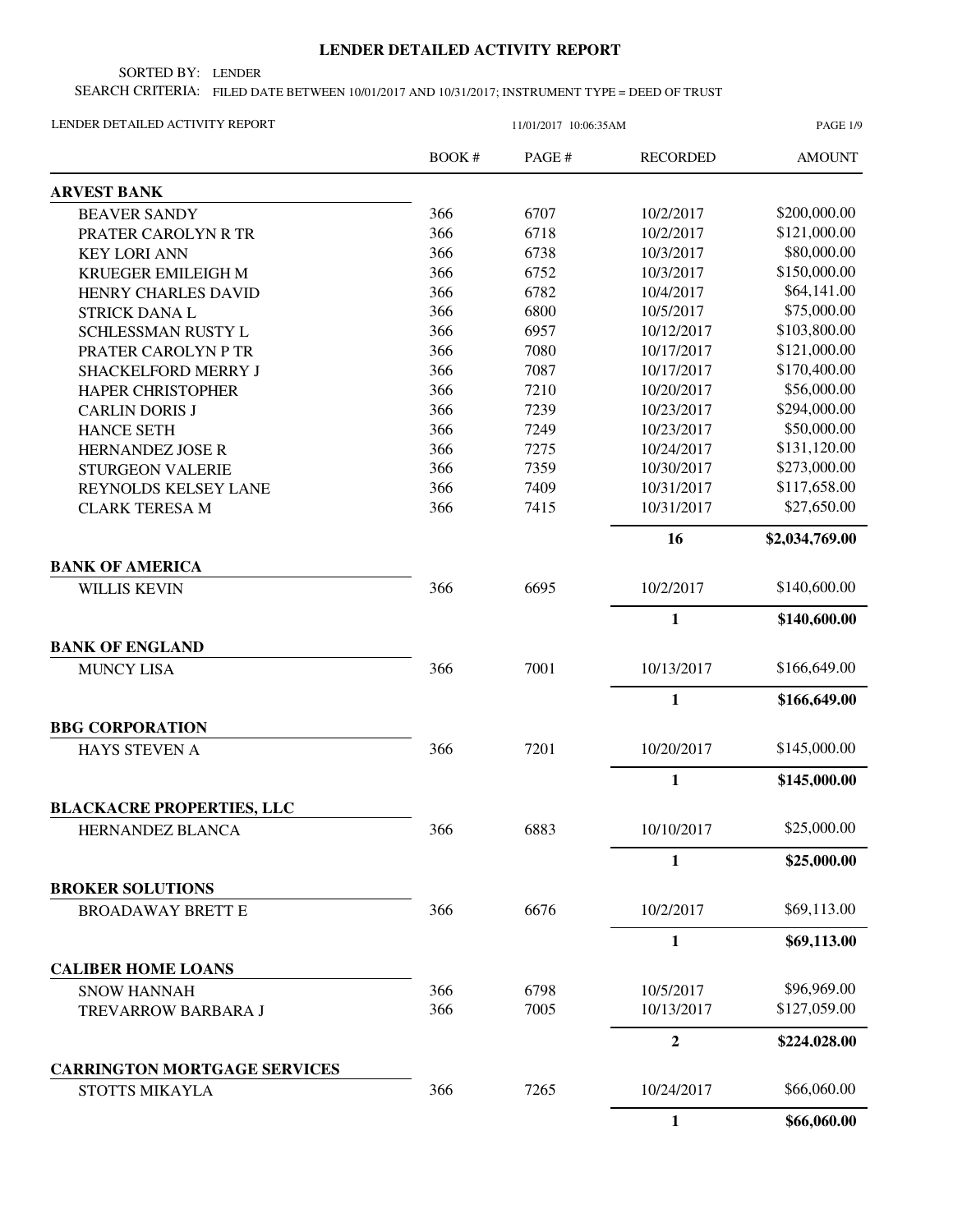| LENDER DETAILED ACTIVITY REPORT |  |
|---------------------------------|--|

PAGE 2/9

|                                   | <b>BOOK#</b> | PAGE# | <b>RECORDED</b> | <b>AMOUNT</b>  |
|-----------------------------------|--------------|-------|-----------------|----------------|
| <b>COHEN GLENDA J</b>             |              |       |                 |                |
| <b>MCKIBBEN THOMAS</b>            | 366          | 6906  | 10/10/2017      | \$65,000.00    |
|                                   |              |       | $\mathbf{1}$    | \$65,000.00    |
| <b>COLONIAL NATIONAL MORTGAGE</b> |              |       |                 |                |
| <b>TRASTER PAULA</b>              | 366          | 6870  | 10/10/2017      | \$249,246.00   |
|                                   |              |       | $\mathbf{1}$    | \$249,246.00   |
| <b>COMMERCE BANK</b>              |              |       |                 |                |
| KUBICEK LINDSAY JADE              | 366          | 7126  | 10/18/2017      | \$119,400.00   |
|                                   |              |       | $\mathbf{1}$    | \$119,400.00   |
| <b>COMMUNITY BANK &amp; TRUST</b> |              |       |                 |                |
| <b>EDWARDS ASHLYNN</b>            | 366          | 6789  | 10/4/2017       | \$32,366.00    |
| <b>AMES STEVE E</b>               | 366          | 6955  | 10/12/2017      | \$60,400.00    |
| <b>LANKFORD CAROL</b>             | 366          | 7088  | 10/17/2017      | \$25,000.00    |
| <b>RHODES ROBERT L</b>            | 366          | 7119  | 10/18/2017      | \$31,020.00    |
| <b>GARUFI DEANA</b>               | 366          | 7120  | 10/18/2017      | \$28,476.87    |
| HANSARD DELRAYE                   | 366          | 7345  | 10/27/2017      | \$25,000.00    |
| <b>BOYLES JACQULYN S</b>          | 366          | 7384  | 10/30/2017      | \$151,603.00   |
| <b>HOFER CORA JEANNE</b>          | 366          | 7385  | 10/30/2017      | \$11,000.00    |
|                                   |              |       | 8               | \$364,865.87   |
| <b>DAS ACQUISITION COMPANY</b>    |              |       |                 |                |
| <b>GOLUBSKI CATHERINE</b>         | 366          | 6672  | 10/2/2017       | \$126,161.00   |
| <b>GRIGGS DOUGLAS DOYLE</b>       | 366          | 6700  | 10/2/2017       | \$124,211.00   |
| <b>STRAUGHN CARA</b>              | 366          | 7351  | 10/27/2017      | \$118,513.00   |
| HARRELL QUINTIN A                 | 366          | 7361  | 10/30/2017      | \$134,848.00   |
|                                   |              |       | 4               | \$503,733.00   |
| <b>DELMAR FINANCIAL</b>           |              |       |                 |                |
| <b>WILSON ASHLEY ROSE</b>         | 366          | 6734  | 10/3/2017       | \$67,462.00    |
|                                   |              |       | $\mathbf{1}$    | \$67,462.00    |
| <b>EMBRACE HOME LOANS</b>         |              |       |                 |                |
| <b>VALDOIS CHRISTY</b>            | 366          | 6756  | 10/3/2017       | \$80,382.00    |
|                                   |              |       | 1               | \$80,382.00    |
| <b>FARMER BUDDY J</b>             |              |       |                 |                |
| <b>SIMPKINS LINDA</b>             | 366          | 6706  | 10/2/2017       | \$58,410.00    |
|                                   |              |       | $\mathbf{1}$    | \$58,410.00    |
| <b>FCS FINANCIAL</b>              |              |       |                 |                |
| ENGLAND DONNA YVONNE              | 366          | 6799  | 10/5/2017       | \$100,087.00   |
| <b>MOORE TIAN</b>                 | 366          | 6857  | 10/6/2017       | \$1,368,500.00 |
| <b>HANG VA</b>                    | 366          | 7059  | 10/16/2017      | \$99,500.00    |
| <b>HANG VA</b>                    | 366          | 7287  | 10/25/2017      | \$99,500.00    |
|                                   |              |       | 4               | \$1,667,587.00 |
| FIRST ARKANSAS FINANCIAL          |              |       |                 |                |
| <b>SIKES AMANDA E</b>             | 366          | 7417  | 10/31/2017      | \$155,778.00   |
|                                   |              |       | $\mathbf{1}$    | \$155,778.00   |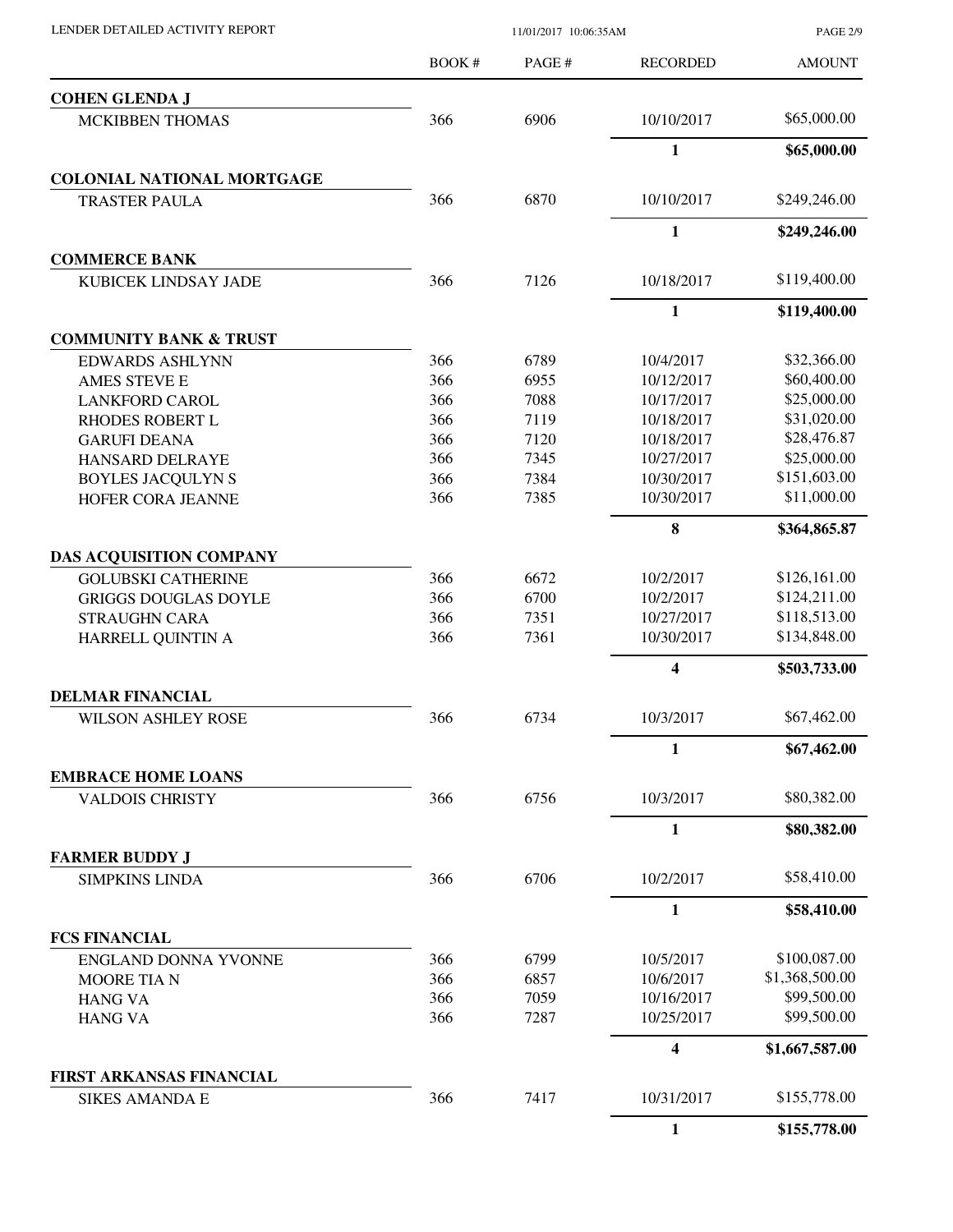PAGE 3/9

|                                  | <b>BOOK#</b> | PAGE # | <b>RECORDED</b> | <b>AMOUNT</b>  |
|----------------------------------|--------------|--------|-----------------|----------------|
| FIRST ARKANSAS FINANCIAL, INC    |              |        |                 |                |
| <b>DODSON JILL A</b>             | 366          | 7374   | 10/30/2017      | \$148,800.00   |
|                                  |              |        | 1               | \$148,800.00   |
| FIRST COMMUNITY BANK             |              |        |                 |                |
| HEMBREE JACKI R                  | 366          | 6736   | 10/3/2017       | \$100,000.00   |
| HORINE STEVEN D                  | 366          | 6893   | 10/10/2017      | \$561,000.00   |
| <b>WALKER DEBRA</b>              | 366          | 7050   | 10/16/2017      | \$117,914.40   |
| <b>BOICE JASEN E</b>             | 366          | 7142   | 10/19/2017      | \$20,000.00    |
| <b>SELBY KEVIN L</b>             | 366          | 7231   | 10/23/2017      | \$168,000.00   |
| MIDWEST STORM SHELTERS, LLC      | 366          | 7333   | 10/27/2017      | \$205,000.00   |
| ZUMWALT TAMMY L                  | 366          | 7377   | 10/30/2017      | \$132,905.00   |
| <b>GREEN KADY A</b>              | 366          | 7419   | 10/31/2017      | \$82,500.00    |
|                                  |              |        | 8               | \$1,387,319.40 |
| <b>FIRST FINANCIAL BANK</b>      |              |        |                 |                |
| WILD HAIR FARM LLC               | 366          | 7240   | 10/23/2017      | \$23,300.00    |
|                                  |              |        | 1               | \$23,300.00    |
| <b>FIRST STATE BANK OF PURDY</b> |              |        |                 |                |
| <b>CURTIS STANLEY</b>            | 366          | 6898   | 10/10/2017      | \$270,008.22   |
| <b>CHAPMAN JUDY C</b>            | 366          | 6949   | 10/11/2017      | \$380,938.55   |
| <b>WECKER SAMANTHA</b>           | 366          | 7052   | 10/16/2017      | \$120,000.00   |
|                                  |              |        | 3               | \$770,946.77   |
| <b>FLAGSTAR BANK</b>             |              |        |                 |                |
| <b>CROWDER STACY</b>             | 366          | 6858   | 10/6/2017       | \$76,500.00    |
|                                  |              |        | 1               | \$76,500.00    |
| <b>FLAT BRANCH MORTGAGE</b>      |              |        |                 |                |
| <b>FROST SCARLETT</b>            | 366          | 6712   | 10/2/2017       | \$107,100.00   |
| HUGHSTON MARK ANDREW             | 366          | 6805   | 10/5/2017       | \$102,999.00   |
| YANCEY MELISSA STEPHENS          | 366          | 6850   | 10/6/2017       | \$77,103.00    |
| WELSH MELITA JEAN                | 366          | 6900   | 10/10/2017      | \$102,727.00   |
| <b>CANTER MITCHELL GENE</b>      | 366          | 7029   | 10/13/2017      | \$169,866.00   |
| <b>BOLTON BETHNEY</b>            | 366          | 7149   | 10/19/2017      | \$134,500.00   |
| <b>BOYD REBECCA V</b>            | 366          | 7159   | 10/19/2017      | \$143,175.00   |
| <b>MOSS DEVIN</b>                | 366          | 7216   | 10/23/2017      | \$121,704.00   |
| <b>VENEGONI ALICIA</b>           | 366          | 7404   | 10/31/2017      | \$146,208.00   |
| THURLOW JAMIE                    | 366          | 7406   | 10/31/2017      | \$157,311.00   |
|                                  |              |        | 10              | \$1,262,693.00 |
| <b>FREEDOM MORTGAGE</b>          |              |        |                 |                |
| <b>HEUN PAMELA</b>               | 366          | 7113   | 10/18/2017      | \$99,308.00    |
|                                  |              |        | $\mathbf{1}$    | \$99,308.00    |
| <b>GATEWAY MORTGAGE GROUP</b>    |              |        |                 |                |
| <b>ENGLAND BRENDA</b>            | 366          | 6876   | 10/10/2017      | \$58,913.00    |
| PATTERSON JAMES H                | 366          | 7129   | 10/18/2017      | \$126,000.00   |
| <b>KASSNER SHAWNNA</b>           | 366          | 7219   | 10/23/2017      | \$157,102.00   |
| <b>EVANS BRUCE L</b>             | 366          | 7301   | 10/25/2017      | \$84,343.00    |
| <b>ECKERT BOBBIL</b>             | 366          | 7349   | 10/27/2017      | \$229,181.00   |
|                                  |              |        | 5               | \$655,539.00   |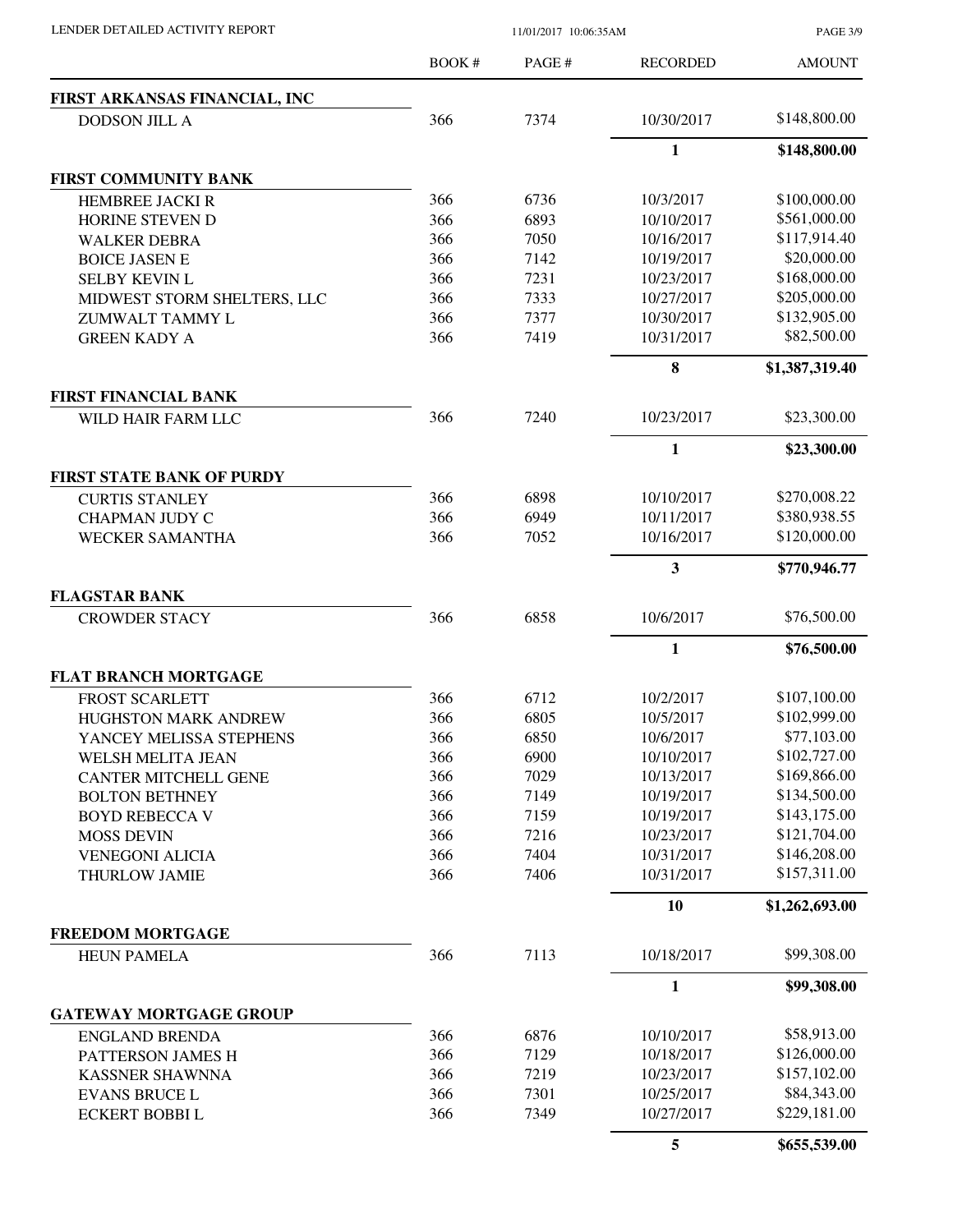| LENDER DETAILED ACTIVITY REPORT |  |
|---------------------------------|--|

PAGE 4/9

|                                                 | <b>BOOK#</b> | PAGE # | <b>RECORDED</b>         | <b>AMOUNT</b> |
|-------------------------------------------------|--------------|--------|-------------------------|---------------|
| <b>GREAT SOUTHERN BANK</b>                      |              |        |                         |               |
| SNYDER MARY ANN CECELIA                         | 366          | 6697   | 10/2/2017               | \$211,680.00  |
| <b>NEAL RUSSELL</b>                             | 366          | 6854   | 10/6/2017               | \$150,000.00  |
| WHITEHEAD E DELORES TR                          | 366          | 7000   | 10/13/2017              | \$125,000.00  |
| WILLIAMS MARY E J                               | 366          | 7161   | 10/19/2017              | \$100,000.00  |
|                                                 |              |        | $\overline{\mathbf{4}}$ | \$586,680.00  |
| <b>GUARANTY BANK</b>                            |              |        |                         |               |
| <b>CURTIS STEPHANIE</b>                         | 366          | 6965   | 10/12/2017              | \$130,500.00  |
| <b>WOODWARD PAISLEE J</b>                       | 366          | 7014   | 10/13/2017              | \$84,335.00   |
| <b>MATHIS DONNA</b>                             | 366          | 7169   | 10/20/2017              | \$120,772.00  |
|                                                 |              |        | 3                       | \$335,607.00  |
| <b>HACKER BRENDA J</b>                          |              |        |                         |               |
| <b>MCKIBBEN THOMAS</b>                          | 366          | 6906   | 10/10/2017              | \$65,000.00   |
|                                                 |              |        | $\mathbf{1}$            | \$65,000.00   |
| <b>HAUGHT LARRY B</b>                           | 366          | 6811   | 10/5/2017               | \$227,900.00  |
| <b>LANE JACOB</b>                               |              |        |                         |               |
|                                                 |              |        | $\mathbf{1}$            | \$227,900.00  |
| <b>HAUGHT LARRY B TR</b><br><b>LANE LARRY</b>   | 366          | 6977   | 10/12/2017              | \$105,000.00  |
|                                                 |              |        |                         |               |
|                                                 |              |        | $\mathbf{1}$            | \$105,000.00  |
| <b>HAUGHT LINDA L</b><br><b>LANE JACQUELINE</b> | 366          | 6811   | 10/5/2017               | \$227,900.00  |
|                                                 |              |        | $\mathbf{1}$            | \$227,900.00  |
| <b>HAUGHT LINDA L TR</b>                        |              |        |                         |               |
| <b>LANE LORETTA</b>                             | 366          | 6977   | 10/12/2017              | \$105,000.00  |
|                                                 |              |        | $\mathbf{1}$            | \$105,000.00  |
| <b>HEATER LEWIS L</b>                           |              |        |                         |               |
| <b>HENLEY SHANA</b>                             | 366          | 7399   | 10/31/2017              | \$35,000.00   |
|                                                 |              |        | $\mathbf{1}$            | \$35,000.00   |
| <b>HEATER MARYLIN F</b>                         |              |        |                         |               |
| <b>HENLEY DAVID</b>                             | 366          | 7399   | 10/31/2017              | \$35,000.00   |
|                                                 |              |        | $\mathbf{1}$            | \$35,000.00   |
| <b>HENDRICKS GARY</b>                           |              |        |                         |               |
| MCKIBBEN THOMAS                                 | 366          | 6906   | 10/10/2017              | \$65,000.00   |
|                                                 |              |        | $\mathbf{1}$            | \$65,000.00   |
| <b>HERITAGE COMMUNITY BANK</b>                  |              |        |                         |               |
| <b>JAMES MOLLIE M</b>                           | 366          | 6823   | 10/6/2017               | \$100,000.00  |
|                                                 |              |        | $\mathbf{1}$            | \$100,000.00  |
| HOME POINT FINANCIAL CORPORATION                |              |        |                         |               |
| <b>BRADSHAW JASON D TR</b>                      | 366          | 6833   | 10/6/2017               | \$79,200.00   |
|                                                 |              |        | $\mathbf{1}$            | \$79,200.00   |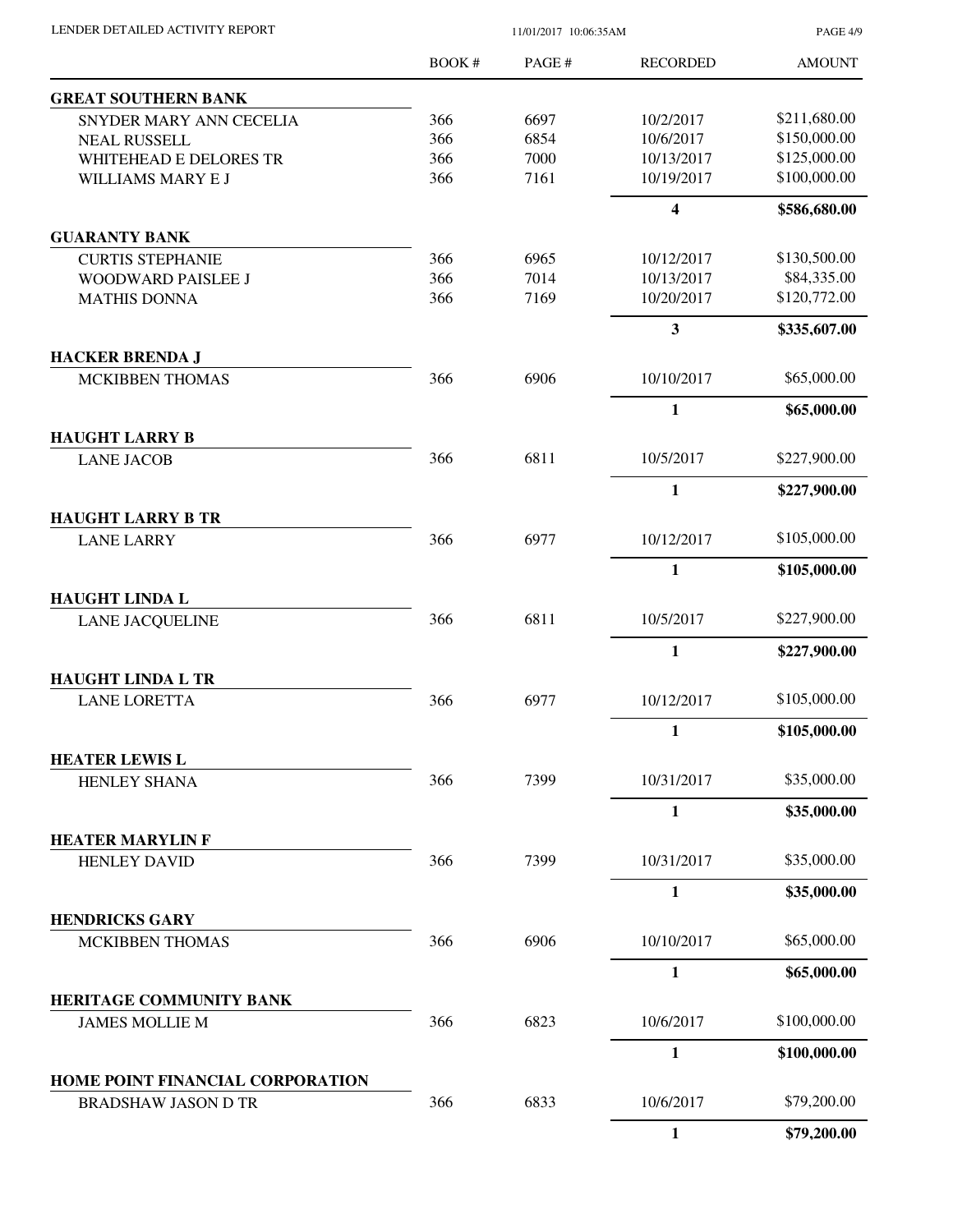| LENDER DETAILED ACTIVITY REPORT                             | 11/01/2017 10:06:35AM |        |                 | <b>PAGE 5/9</b> |  |
|-------------------------------------------------------------|-----------------------|--------|-----------------|-----------------|--|
|                                                             | BOOK #                | PAGE # | <b>RECORDED</b> | <b>AMOUNT</b>   |  |
| <b>HOMETOWN BANK</b>                                        |                       |        |                 |                 |  |
| SUNNYVALE INVESTMENT PROPERTIES, LLC                        | 366                   | 7102   | 10/18/2017      | \$34,875.00     |  |
| <b>BALL GLYNDA</b>                                          | 366                   | 7227   | 10/23/2017      | \$168,000.00    |  |
|                                                             |                       |        | $\overline{2}$  | \$202,875.00    |  |
| <b>INTERNATIONAL BANK OF COMMERCE</b>                       |                       |        |                 |                 |  |
| KENT'S REBEL RIDGE, LLC                                     | 366                   | 6985   | 10/12/2017      | \$105,000.00    |  |
|                                                             |                       |        | $\mathbf{1}$    | \$105,000.00    |  |
| <b>JOPLIN METRO CREDIT UNION</b>                            |                       |        |                 |                 |  |
| <b>OREM LINDA</b>                                           | 366                   | 6679   | 10/2/2017       | \$30,000.00     |  |
| <b>JUNG REGINA ANN</b>                                      |                       |        | 1               | \$30,000.00     |  |
| <b>JASUMBACK BRIAN</b>                                      | 366                   | 6666   | 10/2/2017       | \$60,000.00     |  |
| <b>JASUMBACK BRIAN</b>                                      | 366                   | 6731   | 10/3/2017       | \$60,000.00     |  |
|                                                             |                       |        | $\overline{2}$  | \$120,000.00    |  |
| <b>LEWIS MARJORIE M</b>                                     |                       |        |                 | \$215,000.00    |  |
| <b>HALL WILLIAM ROGER</b>                                   | 366                   | 7015   | 10/13/2017      |                 |  |
| <b>LOANDEPOT.COM</b>                                        |                       |        | $\mathbf{1}$    | \$215,000.00    |  |
| <b>SLAUGHTER PIPPA LEA</b>                                  | 366                   | 6877   | 10/10/2017      | \$80,250.00     |  |
|                                                             |                       |        | $\mathbf{1}$    | \$80,250.00     |  |
|                                                             |                       |        |                 |                 |  |
| <b>MCKIBBEN HOWARD</b>                                      |                       |        |                 |                 |  |
| <b>MCKIBBEN THOMAS</b>                                      | 366                   | 6906   | 10/10/2017      | \$65,000.00     |  |
| <b>MCPT ONE, LLC</b>                                        |                       |        | $\mathbf{1}$    | \$65,000.00     |  |
| MCWILLIAMS MELISSA L                                        | 366                   | 7033   | 10/16/2017      | \$0.00          |  |
|                                                             |                       |        | 1               | \$0.00          |  |
| <b>MID-MISSOURI BANK</b>                                    |                       |        |                 |                 |  |
| <b>LANGFORD ADDISON S</b>                                   | 366                   | 7316   | 10/26/2017      | \$65,600.00     |  |
|                                                             |                       |        | 1               | \$65,600.00     |  |
| <b>MILLS DRENDA J</b>                                       |                       |        |                 |                 |  |
| <b>MCKIBBEN KATIE</b>                                       | 366                   | 6906   | 10/10/2017      | \$65,000.00     |  |
|                                                             |                       |        | $\mathbf{1}$    | \$65,000.00     |  |
| MISSOURI ELECTRIC COOPERATIVE EMPLOYEES CU<br>TATE AMANDA K | 366                   | 7054   | 10/16/2017      | \$38,700.00     |  |
|                                                             |                       |        | $\mathbf{1}$    | \$38,700.00     |  |
| <b>MORTGAGE RESEARCH CENTER</b>                             |                       |        |                 |                 |  |
| <b>COLBERT DIANA</b>                                        | 366                   | 6994   | 10/13/2017      | \$313,775.00    |  |
| <b>GABRIEL GARETT</b>                                       | 366                   | 7236   | 10/23/2017      | \$178,251.00    |  |
|                                                             |                       |        | $\overline{2}$  | \$492,026.00    |  |
| NATIONSTAR MORTGAGE                                         |                       |        |                 |                 |  |
| <b>METZ LOIS</b>                                            | 366                   | 7284   | 10/25/2017      | \$58,500.00     |  |
|                                                             |                       |        | $\mathbf{1}$    | \$58,500.00     |  |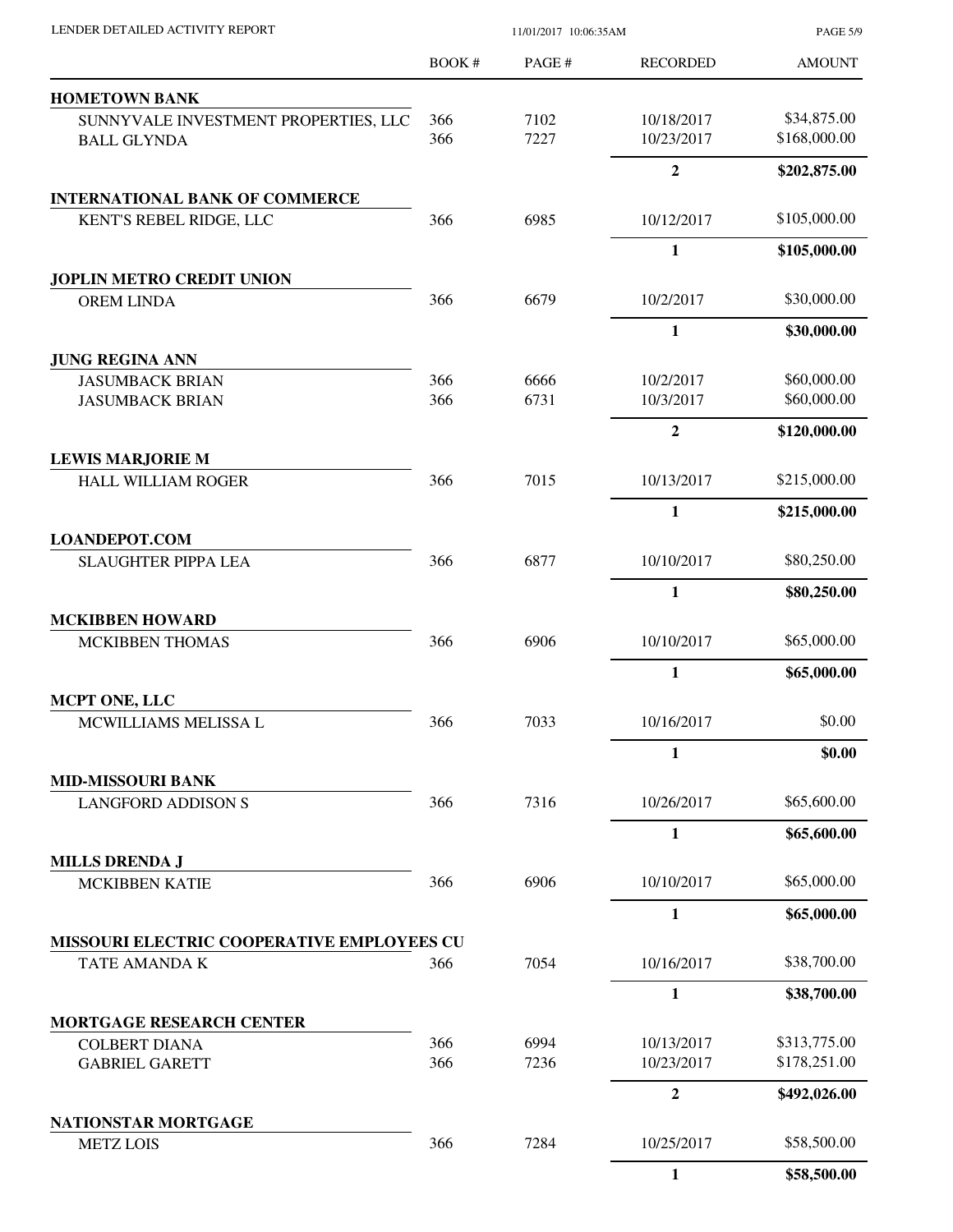PAGE 6/9

|                                                  | <b>BOOK#</b> | PAGE# | <b>RECORDED</b> | <b>AMOUNT</b>  |
|--------------------------------------------------|--------------|-------|-----------------|----------------|
| <b>OAKSTAR BANK</b>                              |              |       |                 |                |
| <b>DEWITT DEBRA R</b>                            | 366          | 6716  | 10/2/2017       | \$610,000.00   |
| DAVIS JOHNNY MIKE                                | 366          | 6834  | 10/6/2017       | \$80,000.00    |
| <b>BARNES JENNY LAURA</b>                        | 366          | 7165  | 10/20/2017      | \$200,000.00   |
| <b>BUTLER JULIE</b>                              | 366          | 7166  | 10/20/2017      | \$150,000.00   |
|                                                  |              |       | 4               | \$1,040,000.00 |
| <b>OSBORNE TERRY</b>                             |              |       |                 |                |
| WILLIS STEPHANIE M                               | 366          | 6720  | 10/2/2017       | \$288,000.00   |
|                                                  |              |       | 1               | \$288,000.00   |
| PENNYMAC LOAN SERVICES                           |              |       |                 |                |
| <b>MELDRUM WENDY</b>                             | 366          | 7062  | 10/16/2017      | \$223,499.00   |
|                                                  |              |       | $\mathbf{1}$    | \$223,499.00   |
| PEOPLES BANK<br><b>ENGELAGE JENNIE</b>           | 366          | 6715  | 10/2/2017       | \$75,650.00    |
| <b>GARNER LINDA RAYE</b>                         | 366          | 6967  | 10/12/2017      | \$18,200.00    |
| MAYBERRY RENTALS, LLC                            | 366          | 6998  | 10/13/2017      | \$169,235.00   |
| <b>JAMESON JENNIFER M</b>                        | 366          | 7036  | 10/16/2017      | \$25,560.00    |
| <b>JAMESON JENNIFER M</b>                        | 366          | 7037  | 10/16/2017      | \$227,200.00   |
| <b>DUTTON JOAN</b>                               | 366          | 7179  | 10/20/2017      | \$330,000.00   |
| WYDICK JOHN                                      | 366          | 7180  | 10/20/2017      | \$28,500.00    |
| FOUR STATE HOME BUYER SOLUTIONS, LLC             | 366          | 7181  | 10/20/2017      | \$57,375.00    |
| <b>RAYBORN ANNETTE E</b>                         | 366          | 7182  | 10/20/2017      | \$45,000.00    |
| FAVAZZO SALLY J                                  | 366          | 7221  | 10/23/2017      | \$142,320.00   |
|                                                  | 366          |       | 10/23/2017      | \$65,000.00    |
| EIDSON SARAH L                                   |              | 7224  |                 |                |
| EIDSON SARAH L                                   | 366          | 7225  | 10/23/2017      | \$368,000.00   |
| DARDENNE MICHELLE D                              | 366          | 7327  | 10/27/2017      | \$168,000.00   |
| <b>COBB ANITA</b>                                | 366          | 7328  | 10/27/2017      | \$40,000.00    |
| MAXWELL MARILYN J                                | 366          | 7329  | 10/27/2017      | \$215,200.00   |
| MAXWELL MARILYN J                                | 366          | 7330  | 10/27/2017      | \$40,350.00    |
| MOREHEAD STEPHANIE L                             | 366          | 7363  | 10/30/2017      | \$85,000.00    |
| HENSON CONNIE LEIGH                              | 366          | 7388  | 10/30/2017      | \$45,600.00    |
| HENSON CONNIE LEIGH                              | 366          | 7389  | 10/30/2017      | \$5,130.00     |
| <b>WALTERS NANCY S</b>                           | 366          | 7412  | 10/31/2017      | \$23,000.00    |
|                                                  |              |       | <b>20</b>       | \$2,174,320.00 |
| PETERS INVESTMENTS, LLC<br>PRENOT SHIRLEY        | 366          | 6828  | 10/6/2017       | \$73,030.39    |
|                                                  |              |       | 1               | \$73,030.39    |
| PINNACLE BANK                                    |              |       |                 |                |
| MOORE JENNIFER B                                 | 366          | 7393  | 10/30/2017      | \$565,800.00   |
|                                                  |              |       | $\mathbf{1}$    | \$565,800.00   |
| POWELL JAMES M                                   |              |       |                 |                |
| HALL JANELLE K                                   | 366          | 7015  | 10/13/2017      | \$215,000.00   |
|                                                  |              |       | 1               | \$215,000.00   |
| PREMIER HOME MORTGAGE<br><b>ANDERSON CHARITY</b> | 366          | 6754  | 10/3/2017       | \$176,443.00   |
| <b>BRASHERS BRIAN D</b>                          | 366          | 6962  | 10/12/2017      | \$54,368.00    |
| <b>JACOBS MELANIE</b>                            | 366          | 7199  | 10/20/2017      | \$142,500.00   |
|                                                  |              |       |                 |                |
|                                                  |              |       | 3               | \$373,311.00   |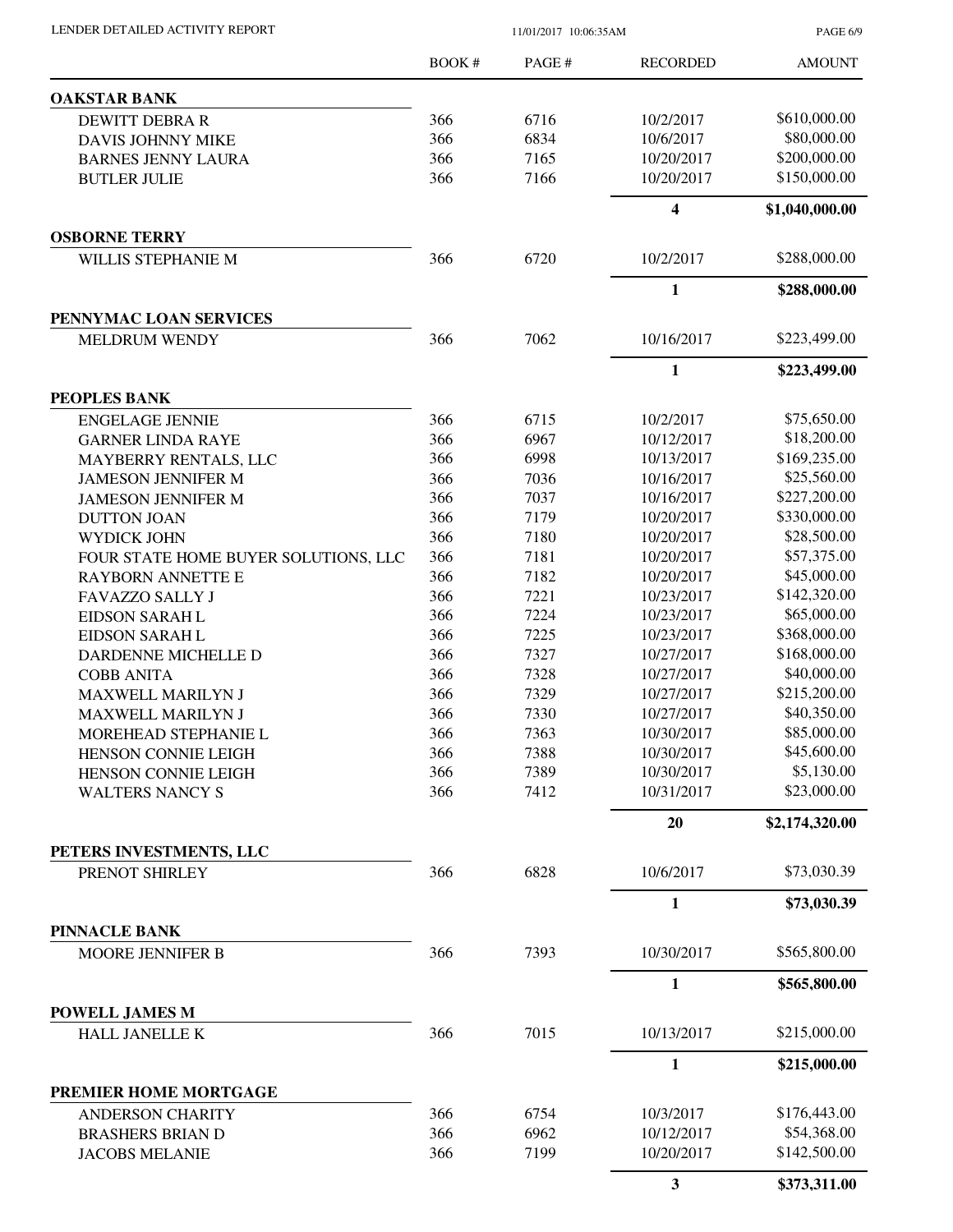| LENDER DETAILED ACTIVITY REPORT |  |
|---------------------------------|--|
|                                 |  |

PAGE 7/9

|                                               | BOOK # | PAGE # | <b>RECORDED</b>         | <b>AMOUNT</b>  |
|-----------------------------------------------|--------|--------|-------------------------|----------------|
| <b>QUICKEN LOANS</b>                          |        |        |                         |                |
| <b>BRINKER TERESSA</b>                        | 366    | 6708   | 10/2/2017               | \$34,641.00    |
| <b>SMITH PAUL D</b>                           | 366    | 6817   | 10/5/2017               | \$89,336.00    |
| <b>FOWLER KYLE B</b>                          | 366    | 6852   | 10/6/2017               | \$89,499.00    |
| HENDERSON TAMMY                               | 366    | 7290   | 10/25/2017              | \$137,365.00   |
|                                               |        |        | $\overline{\mathbf{4}}$ | \$350,841.00   |
| <b>SECURITY BANK OF SOUTHWEST MISSOURI</b>    |        |        |                         |                |
| <b>MCANALLY AUTUMN</b>                        | 366    | 6795   | 10/5/2017               | \$93,600.00    |
| HANCE DENEISE E                               | 366    | 6844   | 10/6/2017               | \$55,500.00    |
|                                               |        |        | $\overline{2}$          | \$149,100.00   |
| <b>SECURITY STATE BANK OF WEWOKA</b>          |        |        |                         |                |
| PARRISH TROY                                  | 366    | 7353   | 10/27/2017              | \$485,000.00   |
|                                               |        |        | $\mathbf{1}$            | \$485,000.00   |
| <b>SIRVA MORTGAGE</b>                         |        |        |                         |                |
| DAUGHERTY HEATHER DAWN                        | 366    | 6982   | 10/12/2017              | \$301,750.00   |
|                                               |        |        | $\mathbf{1}$            | \$301,750.00   |
| SOUTHWEST MISSOURI BANK                       |        |        |                         |                |
| <b>COLE ANGELA</b>                            | 366    | 6694   | 10/2/2017               | \$100,000.00   |
| THOMAS TRACI A TR                             | 366    | 6751   | 10/3/2017               | \$380,000.00   |
| <b>BAKER ELLEN A</b>                          | 366    | 6777   | 10/4/2017               | \$36,000.00    |
| <b>GRAHAM JESSICA RENEE</b>                   | 366    | 6791   | 10/4/2017               | \$84,040.00    |
| <b>GOODALL NANCY ANNETTE</b>                  | 366    | 6841   | 10/6/2017               | \$155,000.00   |
| K & W INVESTMENTS, LLC                        | 366    | 6895   | 10/10/2017              | \$136,000.00   |
| PARKMAN JOY                                   | 366    | 6933   | 10/11/2017              | \$132,000.00   |
| <b>MILLS RALPH</b>                            | 366    | 7082   | 10/17/2017              | \$160,000.00   |
| LYERLA LAURI BETH                             | 366    | 7108   | 10/18/2017              | \$342,400.00   |
| <b>RENTFRO BROOKE</b>                         | 366    | 7187   | 10/20/2017              | \$165,000.00   |
| ANGEL SYDNEY K                                | 366    | 7189   | 10/20/2017              | \$176,739.00   |
| LOWRY DEE ANN R                               | 366    | 7243   | 10/23/2017              | \$28,250.00    |
| <b>WANG YUN</b>                               | 366    | 7259   | 10/24/2017              | \$500,000.00   |
| WILTHOM, LLC                                  | 366    | 7262   | 10/24/2017              | \$50,000.00    |
| ROBBINS MARTY C                               | 366    | 7269   | 10/24/2017              | \$20,000.00    |
| <b>BOGLE BRANDI</b>                           | 366    | 7270   | 10/24/2017              | \$55,000.00    |
| <b>CRAWFORD CARLA</b>                         | 366    | 7319   | 10/26/2017              | \$147,000.00   |
| MOREHEAD JESSICA                              | 366    | 7401   | 10/31/2017              | \$84,000.00    |
|                                               |        |        | 18                      | \$2,751,429.00 |
| <b>STATE FARM BANK</b><br><b>MILLER DONNA</b> | 366    | 7396   | 10/30/2017              | \$83,472.00    |
|                                               |        |        |                         |                |
| <b>SWEM DON</b>                               |        |        | $\mathbf{1}$            | \$83,472.00    |
| <b>CONRAD JASON</b>                           | 366    | 6885   | 10/10/2017              | \$3,000.00     |
|                                               |        |        | 1                       | \$3,000.00     |
| <b>SWEM GERALDINE</b>                         |        |        |                         |                |
| <b>CONRAD SANDRA</b>                          | 366    | 6885   | 10/10/2017              | \$3,000.00     |
|                                               |        |        | 1                       | \$3,000.00     |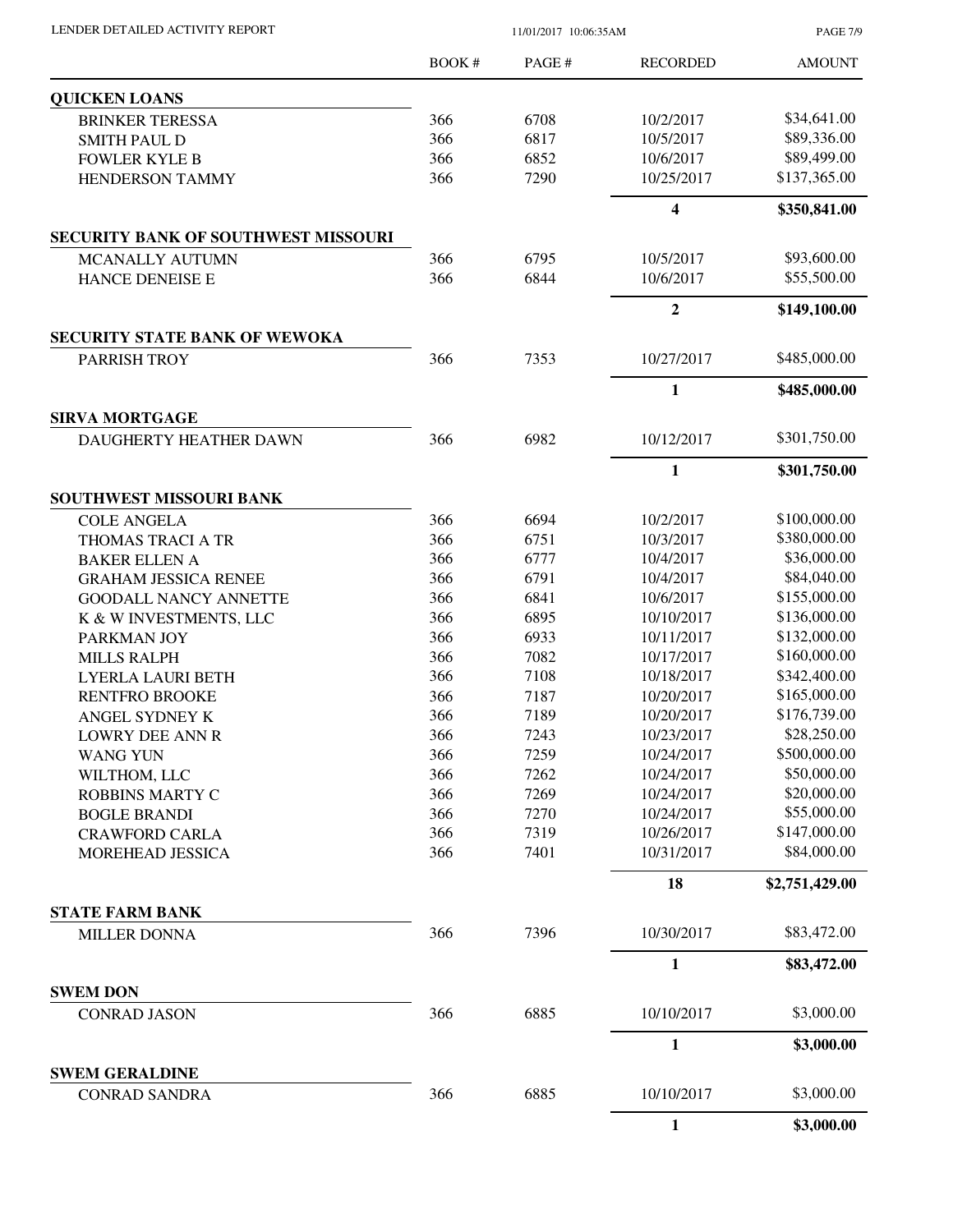| LENDER DETAILED ACTIVITY REPORT |  |
|---------------------------------|--|

PAGE 8/9

|                                                | $B$ OOK # | PAGE# | <b>RECORDED</b> | <b>AMOUNT</b>  |
|------------------------------------------------|-----------|-------|-----------------|----------------|
| THE BAXTER STATE BANK                          |           |       |                 |                |
| <b>SKELTON PENNIE L</b>                        | 366       | 7066  | 10/16/2017      | \$106,000.00   |
|                                                |           |       | $\mathbf{1}$    | \$106,000.00   |
| THE CORNERSTONE BANK                           |           |       |                 |                |
| <b>RICE JASON</b>                              | 366       | 7369  | 10/30/2017      | \$37,000.00    |
|                                                |           |       | $\mathbf{1}$    | \$37,000.00    |
| THE GIRARD NATIONA BANK                        |           |       |                 |                |
| <b>GOLIAN ANGELA</b>                           | 366       | 7314  | 10/26/2017      | \$15,000.00    |
|                                                |           |       | 1               | \$15,000.00    |
| THE MORTGAGE HOUSE                             |           |       |                 |                |
| <b>SACHETTA AMBER J</b>                        | 366       | 7352  | 10/27/2017      | \$102,500.00   |
|                                                |           |       | $\mathbf{1}$    | \$102,500.00   |
| <b>USBANK</b>                                  |           |       |                 |                |
| STREITZ MARTHA E                               | 366       | 6674  | 10/2/2017       | \$62,000.00    |
| <b>MILLER ASHLEY R</b>                         | 366       | 6761  | 10/3/2017       | \$56,000.00    |
| <b>BENNER KRISTY</b>                           | 366       | 6911  | 10/10/2017      | \$30,000.00    |
| <b>DODSON SARAH</b>                            | 366       | 6987  | 10/12/2017      | \$224,852.00   |
| VAN OTTERLOO DONNA M TR                        | 366       | 7098  | 10/18/2017      | \$25,000.00    |
| <b>BAUM BILLIE JEAN</b>                        | 366       | 7207  | 10/20/2017      | \$345,000.00   |
| <b>BAUM BILLIE JEAN</b>                        | 366       | 7208  | 10/20/2017      | \$35,000.00    |
| <b>SMITH LESLIE</b>                            | 366       | 7295  | 10/25/2017      | \$770,000.00   |
| PATEL HANSA                                    | 366       | 7323  | 10/27/2017      | \$108,479.00   |
| <b>RADCLIFF LEE</b>                            | 366       | 7391  | 10/30/2017      | \$63,000.00    |
|                                                |           |       | 10              | \$1,719,331.00 |
| <b>UNITED SHORE FINANCIAL SERVICES</b>         |           |       |                 |                |
| <b>COOPER DARRIN</b>                           | 366       | 7061  | 10/16/2017      | \$144,031.00   |
|                                                |           |       | 1               | \$144,031.00   |
| <b>USAA FEDERAL SAVINGS BANK</b>               |           |       |                 | \$105,500.00   |
| MEADOWCROFT CRYSTAL                            | 366       | 6741  | 10/3/2017       |                |
|                                                |           |       | $\mathbf{1}$    | \$105,500.00   |
| <b>VANCE FRANK W TR</b><br>MURRAY ADDYSEN M    | 366       | 6784  | 10/4/2017       | \$50,000.00    |
|                                                |           |       | 1               | \$50,000.00    |
| VANCE VIVIAN J TR                              |           |       |                 |                |
| <b>HEIKKILA HAYDEN</b>                         | 366       | 6784  | 10/4/2017       | \$50,000.00    |
|                                                |           |       | $\mathbf{1}$    | \$50,000.00    |
| <b>VANDERBILT MORTGAGE</b>                     |           |       |                 |                |
| KEEL TAMARA KATHELENE                          | 366       | 6868  | 10/10/2017      | \$60,427.82    |
|                                                |           |       | $\mathbf{1}$    | \$60,427.82    |
| <b>WELCH STATE BANK</b><br><b>DURBIN AVA M</b> | 366       | 6926  | 10/11/2017      | \$73,500.00    |
|                                                |           |       | $\mathbf{1}$    | \$73,500.00    |
|                                                |           |       |                 |                |